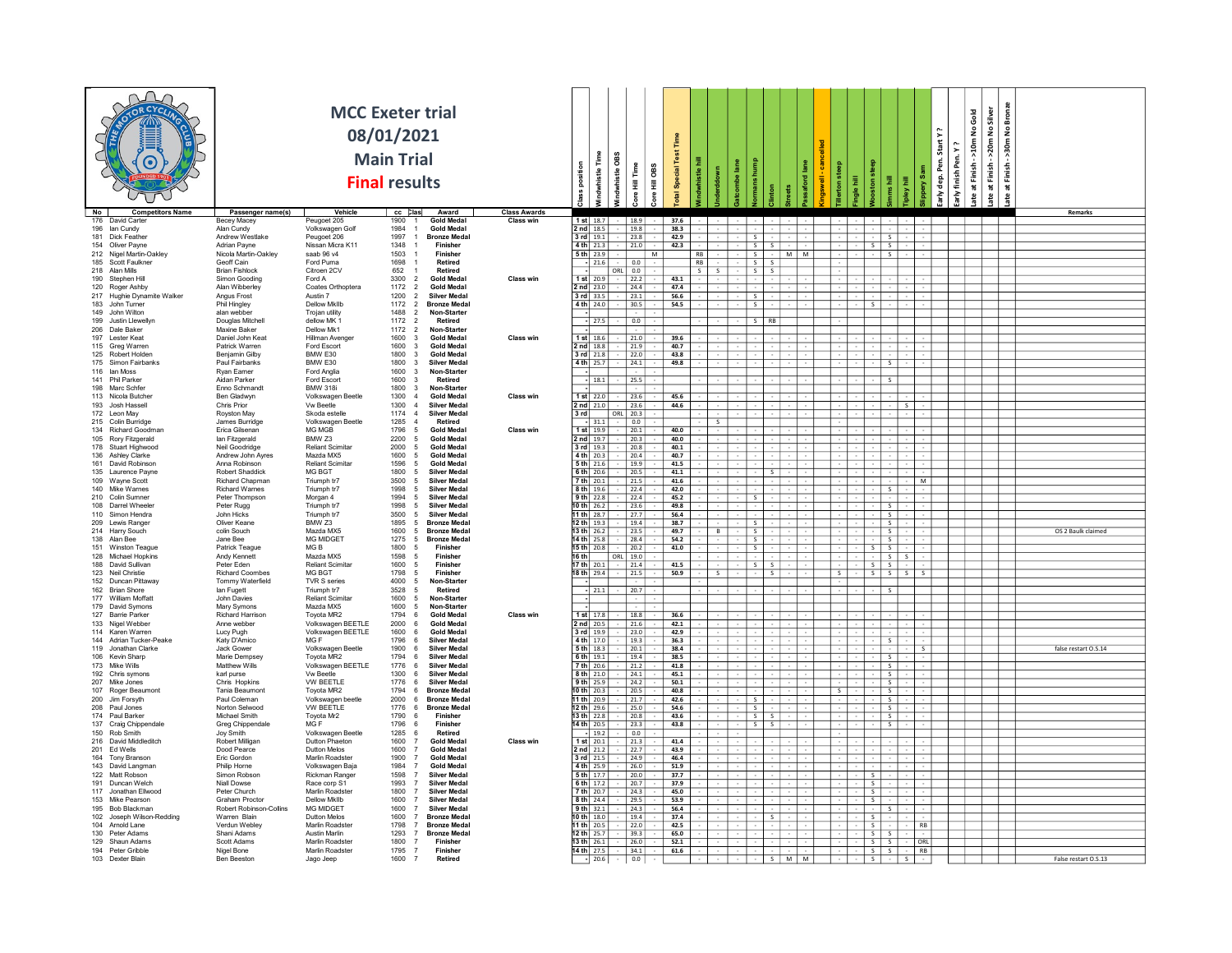|                                                                        |                                          | <b>MCC Exeter trial</b><br>08/01/2021<br><b>Final results</b> | <b>Main Trial</b>  |                                                                            |                       |                                                            | Time<br>whistle OBS<br>histle | Time<br><b>OBS</b><br>量<br>ł<br>š<br>ு | Time<br>Special Test | 퉆<br>e.   |   |                  |  |              | 景        |         | Start Y?<br>Per. | ζ,<br>finish Pen.<br>dep.<br>손 | Gold<br>>10m No<br>ate at Finish- | Bronze<br>Silver<br>$\frac{1}{2}$<br>$\overline{2}$<br>>20m<br>>30m<br>at Finish-<br>at Finish-<br>ate |  |
|------------------------------------------------------------------------|------------------------------------------|---------------------------------------------------------------|--------------------|----------------------------------------------------------------------------|-----------------------|------------------------------------------------------------|-------------------------------|----------------------------------------|----------------------|-----------|---|------------------|--|--------------|----------|---------|------------------|--------------------------------|-----------------------------------|--------------------------------------------------------------------------------------------------------|--|
| No<br><b>Competitors Name</b><br>121 Lee Sample                        | Passenger name(s)<br><b>Kerry Sample</b> | Vehicle<br>Rickman Ranger                                     | cc Clas<br>1620    | Award<br>Retired                                                           | <b>Class Awards</b>   |                                                            | $- 20.8$                      | $22.3$                                 |                      |           |   |                  |  |              |          |         |                  |                                |                                   | Remarks                                                                                                |  |
| 131 Julian Lack                                                        |                                          | Liege S                                                       | 993                | $\overline{7}$<br>Non-Starter                                              |                       |                                                            |                               |                                        |                      |           |   |                  |  |              |          |         |                  |                                |                                   |                                                                                                        |  |
| 139 John Ramsden                                                       | William Ramsden                          | Marlin Roadster                                               | 1798               | <b>Retired</b>                                                             |                       | $-26.6$                                                    |                               | 20.3                                   |                      |           |   |                  |  |              |          |         |                  |                                |                                   |                                                                                                        |  |
| 148 Don Mansfield<br>159 Nick Gibbs                                    | Jacqueline Mansfield<br>Lorraine Gibbs   | Marlin Roadster<br>Marlin Roadster                            | 1800<br>1800       | Retired<br>Non-Starter                                                     |                       | H.                                                         | ORL                           | DNS                                    |                      |           |   |                  |  | $\mathsf{s}$ |          |         |                  |                                |                                   |                                                                                                        |  |
| 163 Hal Branson                                                        | Barry Nelson                             | Marlin Roadster                                               | 1798               | Retired                                                                    |                       | $-121.1$                                                   |                               | 20.0                                   |                      |           |   |                  |  |              |          |         |                  |                                |                                   |                                                                                                        |  |
| 169 Simon Barton<br>187 Jon White                                      | Alan Murrell                             | Marlin Roadster<br>Marlin Roadster                            | 1700<br>1800       | Retired                                                                    |                       | $-22.6$                                                    |                               | $-24.9$                                |                      |           |   | S.               |  | - S          | S.       |         |                  |                                |                                   |                                                                                                        |  |
| 189 Paul Allaway                                                       | Cheryl maycock                           | Marlin Roadster                                               | 1798               | Non-Starter<br>Non-Starter                                                 |                       |                                                            |                               |                                        |                      |           |   |                  |  |              |          |         |                  |                                |                                   |                                                                                                        |  |
| 204 Jon Moores                                                         | Calvin Moores                            | MG J2                                                         | 847                | Non-Starter                                                                |                       |                                                            |                               |                                        |                      |           |   |                  |  |              |          |         |                  |                                |                                   |                                                                                                        |  |
| 205 Simon Oates<br>112 Emma Wall                                       | John Werren<br>Kelly Thomas              | Liege Roadster<br>Cannon Sports                               | 993<br>1600        | Retired<br><b>Gold Medal</b>                                               | The Austin Hannam Cup | $-120.4$<br>$1$ st $16.5$                                  |                               | 20.2<br>$-18.9$                        | 35.4                 |           |   |                  |  | - S          |          |         | м                |                                |                                   |                                                                                                        |  |
| 132 Nigel Jones                                                        | Lee Peck                                 | MG Special Kraken                                             | 1700               | <b>Gold Medal</b>                                                          | Class win             | $2 \text{ nd}$ 20.4                                        |                               | 22.9                                   | 43.3                 |           |   |                  |  |              |          |         |                  |                                |                                   |                                                                                                        |  |
| 186 Gareth White                                                       | Simon James                              | Marlin Roadster                                               | 3528               | <b>Gold Medal</b>                                                          |                       | $3$ rd $21.7$                                              |                               | $21.9$                                 | 43.6                 |           |   |                  |  |              |          |         |                  |                                |                                   |                                                                                                        |  |
| 171 Stuart Holton<br>118 Jack Clarke                                   | Graham Warr<br>Colin Clarke              | Salamander Trials<br>Volkswagen Fugative                      | 1900<br>1911       | <b>Silver Medal</b><br><b>Silver Medal</b>                                 |                       | 4 th $18.6$<br>$5th$ 21.3                                  |                               | 19.8<br>$\sqrt{21.8}$                  | 38.4<br>43.1         |           |   | RB<br><b>RB</b>  |  |              |          |         |                  |                                |                                   |                                                                                                        |  |
| 142 Richard Coles                                                      | John Coles                               | Volkswagen Buggy                                              | 1915               | <b>Silver Medal</b>                                                        |                       | $6th$ 21.6                                                 |                               | $-24.1$                                | 45.7                 |           |   | - IRB            |  |              |          |         |                  |                                |                                   |                                                                                                        |  |
| 101 Kevin Lindsav                                                      | <b>Alison Daniels</b>                    | Volkswagen Buggy                                              | 1776               | <b>Bronze Medal</b>                                                        |                       |                                                            | $7 th 23.4 -$                 | 24.6                                   | 48.0                 |           |   |                  |  | $\mathsf{s}$ |          |         |                  |                                |                                   |                                                                                                        |  |
| 170 Ross Cookman<br>100 Sam Lindsay                                    | Tim Cookman<br><b>Edward Faux</b>        | Volkswagen TMR<br>Volkswagen Sandrail                         | 1800<br>1776       | Finisher<br>Finishe                                                        |                       | $8 th$ 20.6<br>9 th 22.5                                   |                               | 21.1<br>$-$ 23.5                       | 41.7<br>46.0         |           |   | RB<br>$S \cup S$ |  |              | DNS<br>S |         |                  |                                |                                   |                                                                                                        |  |
| 111 Matt Johnston                                                      |                                          | Troll T6                                                      | 1700 8             | Non-Starter                                                                |                       |                                                            |                               |                                        |                      |           |   |                  |  |              |          |         |                  |                                |                                   |                                                                                                        |  |
| 145 Brian Partridge                                                    | Tom Jones                                | Cannon Ridge<br>Troll T6                                      | 1980 8             | Retired<br>Retired                                                         |                       | $-19.8$                                                    |                               | $-$ 22.0                               |                      |           |   | $-$ RR           |  |              |          |         |                  |                                |                                   |                                                                                                        |  |
| 156 Mike Briggs<br>160 Paul Brooks                                     | David Meredith<br>Alison Brooks          | Suzuki X-90                                                   | 1700 8<br>1590 90  | <b>Gold Medal</b>                                                          | Class win             | $-26.2$<br>$1$ st $20.2$                                   |                               | $-$ 0.0<br>19.5                        | 39.7                 |           |   | S                |  |              |          |         |                  |                                |                                   |                                                                                                        |  |
| 146 Barry Redmayne                                                     | Graham Redmayne                          | Suzuki X-90                                                   | 1590 90            | <b>Gold Medal</b>                                                          |                       | $2nd$ 23.7                                                 |                               | 24.0                                   | 47.7                 |           |   |                  |  |              |          |         |                  |                                |                                   |                                                                                                        |  |
| 126 Brian Hampson<br>158 Neal Vile                                     | Alex Hampson<br>Lynette Vile             | Suzuki X90<br>Suzuki X-90                                     | 1590 90<br>1590 90 | <b>Silver Medal</b><br><b>Silver Medal</b>                                 |                       | $3rd$ 17.7<br>4 th $18.5$                                  |                               | 19.8<br>$-$ 19.6                       | 37.5<br>38.1         |           |   |                  |  |              | -S.      |         |                  |                                |                                   |                                                                                                        |  |
| 147 Jeremy Salter                                                      | <b>Thomas Stilwell</b>                   | Suzuki X-90                                                   | 1590 90            | <b>Silver Medal</b>                                                        |                       | $5 th$ 24.9                                                |                               | 22.7                                   | 47.6                 | RB        |   |                  |  |              |          |         |                  |                                |                                   |                                                                                                        |  |
| 167 Peter Mountain<br>182 Mark White                                   | Jim Mountain                             | Suzuki X-90                                                   | 1590 90            | <b>Silver Medal</b>                                                        |                       | $6th$ 23.4                                                 |                               | $- 25.2$<br>$-24.4$                    | 48.6                 |           |   |                  |  |              |          |         |                  |                                |                                   |                                                                                                        |  |
| 180 Richard Tappin                                                     | Michael Brown<br>Michael Vanstone        | Suzuki X-90<br>Suzuki X-90                                    |                    | 1590 90 Silver Medal<br>1590 90 Bronze Meda                                |                       | $7 th$ 24.6<br>$8 th$ 19.5                                 |                               | 20.2                                   | 49.0<br>39.7         |           | M |                  |  |              |          |         |                  |                                |                                   |                                                                                                        |  |
| 211 Graham Pluess                                                      | <b>Lynn Pluess</b>                       | Suzuki X-90                                                   |                    | 1590 90 Bronze Meda                                                        |                       | 9 th $21.2$                                                |                               | $- 23.2$                               | 44.4                 | <b>RB</b> |   |                  |  |              | S I      |         |                  |                                |                                   |                                                                                                        |  |
| 166 Jonathan Toulmin                                                   | Pat Toulmin<br><b>Richard Kinver</b>     | Suzuki X-90                                                   | 1590 90            | 1590 90 Bronze Medal<br>Finisher                                           |                       | 10 th $22.2$<br>$11 th$ 21.7                               |                               | 27.5                                   | 49.7                 |           |   | s.               |  |              |          | S       |                  |                                |                                   |                                                                                                        |  |
| 203 Peter Ashford<br>213 Wayne Sinker                                  | Noel Sinker                              | Suzuki X-90<br>Suzuki X-90                                    | 1590 90            | Finisher                                                                   |                       | 12 th 20.8                                                 |                               | 21.3<br>$- 24.3$                       | 43.0<br>45.1         |           |   | $S_S$            |  | - S          | -S       | SI.     |                  |                                |                                   |                                                                                                        |  |
| 165 Derek Revnolds                                                     | Alexander Jefferson                      | Suzuki X-90                                                   | 1590 90            | Finisher                                                                   |                       | 13 th 30.0                                                 |                               | 26.9                                   | 56.9                 |           |   | $S \mid S$       |  |              | -S.      |         |                  |                                |                                   |                                                                                                        |  |
| 157 Andrew Wright<br>168 Robert Wells                                  | Peter Wells                              | Suzuki X-90<br>Suzuki X-90                                    | 1590 90<br>1590 90 | Non-Starter<br>Non-Starter                                                 |                       |                                                            |                               |                                        |                      |           |   |                  |  |              |          |         |                  |                                |                                   |                                                                                                        |  |
| 184 Simon Lewis                                                        | Charlotte Lewis                          | Suzuki X-90                                                   | 1590               | 90<br>Retired                                                              |                       | $-22.5$                                                    |                               | 22.9                                   |                      |           |   |                  |  |              |          |         |                  |                                |                                   |                                                                                                        |  |
| 16 Patrick Lloyd-Jacob                                                 |                                          | Triumph T100                                                  | 498                | <b>Gold Medal</b><br>$\overline{A}$                                        | Class win             | 1 st $14.9$                                                |                               | $-14.4$                                | 29.3                 |           |   |                  |  |              |          |         |                  |                                |                                   |                                                                                                        |  |
| 27 Matthew Bibby<br>45 Rick Lees                                       |                                          | BSA C15T<br>Triumph Tiger Cub                                 | 250<br>200         | $\overline{A}$<br><b>Gold Medal</b><br>$\overline{A}$<br><b>Gold Medal</b> |                       | $2$ nd $15.6$ $\vert$<br>$3$ rd $20.2$                     |                               | 17.0<br>19.9                           | 32.6<br>40.1         |           |   |                  |  |              |          |         |                  |                                |                                   |                                                                                                        |  |
| 5 Dave Hewlet                                                          |                                          | Norton Model 50                                               | 350                | $\overline{A}$<br><b>Silver Medal</b>                                      |                       | 4 th $16.2$                                                |                               | $- 18.7$                               | 34.9                 |           |   | S.               |  |              |          |         |                  |                                |                                   |                                                                                                        |  |
| 12 Tom O'Connell<br>15 Danny Haste                                     |                                          | Royal Enfield Bullet 500<br>Beta X TRAINER                    | 500<br>300         | <b>Bronze Medal</b><br><b>Gold Medal</b><br><b>B</b>                       | The William Bray Cup  | $5th$ 19.5<br>1 st $12.7$                                  |                               | 17.4<br>$-14.0$                        | 36.9<br>26.7         |           |   | - 5              |  |              |          |         | E.               |                                |                                   |                                                                                                        |  |
| 19 Peter Jenkins                                                       |                                          | Suzuki DRZ 400                                                | 400                | <b>Gold Medal</b><br>$\overline{R}$                                        | <b>Class win</b>      | 2 nd $ 12.9 $                                              |                               | 14.7                                   | 27.6                 |           |   |                  |  |              |          |         |                  |                                |                                   |                                                                                                        |  |
| 58 Steve Horn                                                          |                                          | Kawasaki Klx                                                  | 450                | <b>Gold Medal</b><br><b>R</b>                                              |                       | $3$ rd $14.3$                                              |                               | 14.9                                   | 29.2                 |           |   |                  |  |              |          |         |                  |                                |                                   |                                                                                                        |  |
| 26 Adam Hawkins<br>9<br>Carl Kiddle                                    |                                          | Yamaha WR 426<br>Yamaha XT250 Serow                           | 426<br>250         | <b>Gold Medal</b><br><b>Gold Medal</b>                                     |                       | $4th$ 13.3<br>$5th$ 13.8                                   |                               | 16.6<br>16.7                           | 29.9<br>30.5         |           |   |                  |  |              |          |         |                  |                                |                                   |                                                                                                        |  |
| 4 Derek Walter                                                         |                                          | Yamaha XT225 Serow                                            | 224                | <b>Gold Medal</b>                                                          |                       | 6th $14.3$                                                 |                               | $- 16.8$                               | 31.1                 |           |   |                  |  |              |          |         |                  |                                |                                   |                                                                                                        |  |
| 63 James O'Hara                                                        |                                          | Husqvarna TE                                                  | 300                | <b>Gold Medal</b>                                                          |                       | $7 th$ 16.0                                                |                               | 15.5                                   | 31.5                 |           |   |                  |  |              |          |         |                  |                                |                                   |                                                                                                        |  |
| 50 Philip Kenneth Sanders<br>79 Russell Hesketh-Roberts                |                                          | YAMAHA XT250 Serow<br>KTM Exc 400                             | 250<br>400         | <b>Gold Medal</b><br><b>Gold Medal</b>                                     |                       | 8 th 14.5<br>$9th$ 15.4                                    |                               | 17.5<br>$- 16.7$                       | 32.0<br>32.1         |           |   |                  |  |              |          |         |                  |                                |                                   |                                                                                                        |  |
| 13 Graham Lloyd                                                        |                                          | Honda CRF250L                                                 | 250                | <b>Gold Medal</b><br>-в                                                    |                       | 10 th $16.8$                                               |                               | 15.6                                   | 32.4                 |           |   |                  |  |              |          |         |                  |                                |                                   |                                                                                                        |  |
| 90 Roger Morris                                                        |                                          | Kawasaki KI 250<br><b>Beta X TRAINER</b>                      | 250                | <b>Gold Medal</b>                                                          |                       | 11 th   14.8                                               |                               | $- 17.6$                               | 32.4                 |           |   |                  |  |              |          |         |                  |                                |                                   |                                                                                                        |  |
| 14 Alan Ross<br>6 James Wheele                                         |                                          | Honda XR250                                                   | 300<br>250         | <b>Gold Medal</b><br><b>Gold Medal</b>                                     |                       | 12 th $15.5$<br>13 th $ 16.3 $                             |                               | 17.9<br>17.4                           | 33.4<br>33.7         |           |   |                  |  |              |          |         |                  |                                |                                   |                                                                                                        |  |
| 29 Kristian Tokeley                                                    |                                          | Honda CRF250L                                                 | 250                | <b>Gold Medal</b>                                                          |                       | 14 th $16.4$                                               |                               | $-18.2$                                | 34.6                 |           |   |                  |  |              |          |         |                  |                                |                                   |                                                                                                        |  |
| 11 Mark Wills<br>41 David Brawn                                        |                                          | Beta Alp<br>Honda Crf250I                                     | 200<br>250         | <b>Gold Medal</b><br><b>Gold Medal</b>                                     |                       | 15 th 16.6<br>$16 th$ 20.7                                 |                               | 19.0<br>$- 20.0$                       | 35.6<br>40.7         |           |   |                  |  |              |          |         |                  |                                |                                   |                                                                                                        |  |
| 10 Lionel Cox                                                          |                                          | Scorpa TRide                                                  | 249                | <b>Gold Medal</b><br><b>R</b>                                              |                       | $17th$ 15.0                                                |                               | 29.6                                   | 44.6                 |           |   |                  |  |              |          |         |                  |                                |                                   |                                                                                                        |  |
| 1<br>lan Thompson                                                      |                                          | Yamaha XT225 Serow                                            | 224                | <b>Gold Medal</b>                                                          |                       | $18 th$ 34.0                                               |                               | 19.7                                   | 53.7                 |           |   |                  |  |              |          |         |                  |                                |                                   |                                                                                                        |  |
| 23 Chris Palfrey<br>72 George Dennison                                 |                                          | Suzuki DR350<br>Honda CRE250                                  | 349<br>250         | <b>Silver Medal</b><br><b>R</b><br><b>Silver Medal</b>                     |                       | 19 th   13.5<br>20 th   14.7                               |                               | $-15.8$<br>16.2                        | 29.3<br>30.9         |           |   | M                |  |              | $\sim$   |         |                  |                                |                                   |                                                                                                        |  |
| 78 Robert Thorpe                                                       |                                          | Yamaha TTR                                                    | 250                | <b>Silver Medal</b><br><b>R</b>                                            |                       | $21$ st $15.7$                                             |                               | $- 18.5$                               | 34.2                 |           |   |                  |  |              |          |         |                  |                                |                                   |                                                                                                        |  |
| 77 Tim Whittle                                                         |                                          | WK 400                                                        | 397                | <b>Silver Medal</b><br>$\overline{B}$                                      |                       | $2$ nd $16.1$                                              |                               | 19.6                                   | 35.7                 |           |   |                  |  |              |          |         |                  |                                |                                   |                                                                                                        |  |
| 56 Nick Williams<br>55 Kelvin Prevett                                  |                                          | Beta Alp<br>Husqvarna TE450                                   | 200<br>450         | <b>Silver Medal</b><br><b>Silver Medal</b><br><b>B</b>                     |                       | 23 $rd$ 16.6<br>24 th 18.9                                 |                               | 19.2<br>$-19.6$                        | 35.8<br>38.5         |           |   |                  |  |              |          |         |                  |                                |                                   |                                                                                                        |  |
| 75 Martin Gilbert                                                      |                                          | sherco x ride                                                 | 275                | <b>Silver Medal</b><br>R                                                   |                       | 25 th 13.4                                                 |                               | ORL                                    |                      |           |   |                  |  |              |          |         |                  |                                |                                   |                                                                                                        |  |
| 68 Kathryn Martin                                                      |                                          | Honda CRF 230                                                 | 230                | <b>Silver Medal</b><br><b>R</b>                                            |                       | $26 th$ 14.3                                               |                               | - 6                                    |                      |           |   |                  |  |              |          |         |                  |                                |                                   |                                                                                                        |  |
| 57 Andy Head<br>73 Flynn Dennison                                      |                                          | Suzuki DR350<br>MZ e125                                       | 349<br>125         | <b>Silver Medal</b><br><b>Bronze Medal</b>                                 |                       | 27 th<br>28 th 14.2                                        | RB 15.4                       | 15.1                                   | 29.3                 |           |   | S M              |  |              |          |         |                  |                                |                                   |                                                                                                        |  |
| 71 Paul Pettitt                                                        |                                          | Honda CRE 300                                                 | 286                | <b>Bronze Meda</b><br><b>R</b>                                             |                       | 29 th 15.9                                                 |                               | $-$ 15.2                               | 31.1                 |           |   |                  |  | F            |          | $-$ DNS |                  |                                |                                   |                                                                                                        |  |
| 20 Paul Khambatta<br>$\overline{\mathbf{3}}$<br><b>Graham Melhuish</b> |                                          | Beta Beta Alp 4.0<br>Suzuki DR350S                            | 350<br>349         | <b>Bronze Meda</b><br>R<br><b>Bronze Medal</b><br><b>R</b>                 |                       | 30 th 14.2<br>31 st $16.6$                                 |                               | $-$ 16.9<br>18.0                       | 31.1<br>34.6         |           |   |                  |  |              |          | IFIF    |                  |                                |                                   |                                                                                                        |  |
| 32 Raymond Webb                                                        |                                          | Yamaha tt250r                                                 | 250                | <b>Bronze Meda</b><br>B                                                    |                       |                                                            | $32 \text{ nd}$ 23.5 - 32.2   |                                        | 55.7                 |           |   | S.               |  |              |          |         |                  |                                |                                   |                                                                                                        |  |
| 7 Ralph Brown                                                          |                                          | Yamaha XT225 Serow                                            | 224                | Finisher<br>B                                                              |                       | <b>33 rd</b> $\begin{bmatrix} 13.2 \\ -19.1 \end{bmatrix}$ |                               |                                        | 32.3                 |           |   | $S \mid S$       |  |              |          |         |                  |                                |                                   |                                                                                                        |  |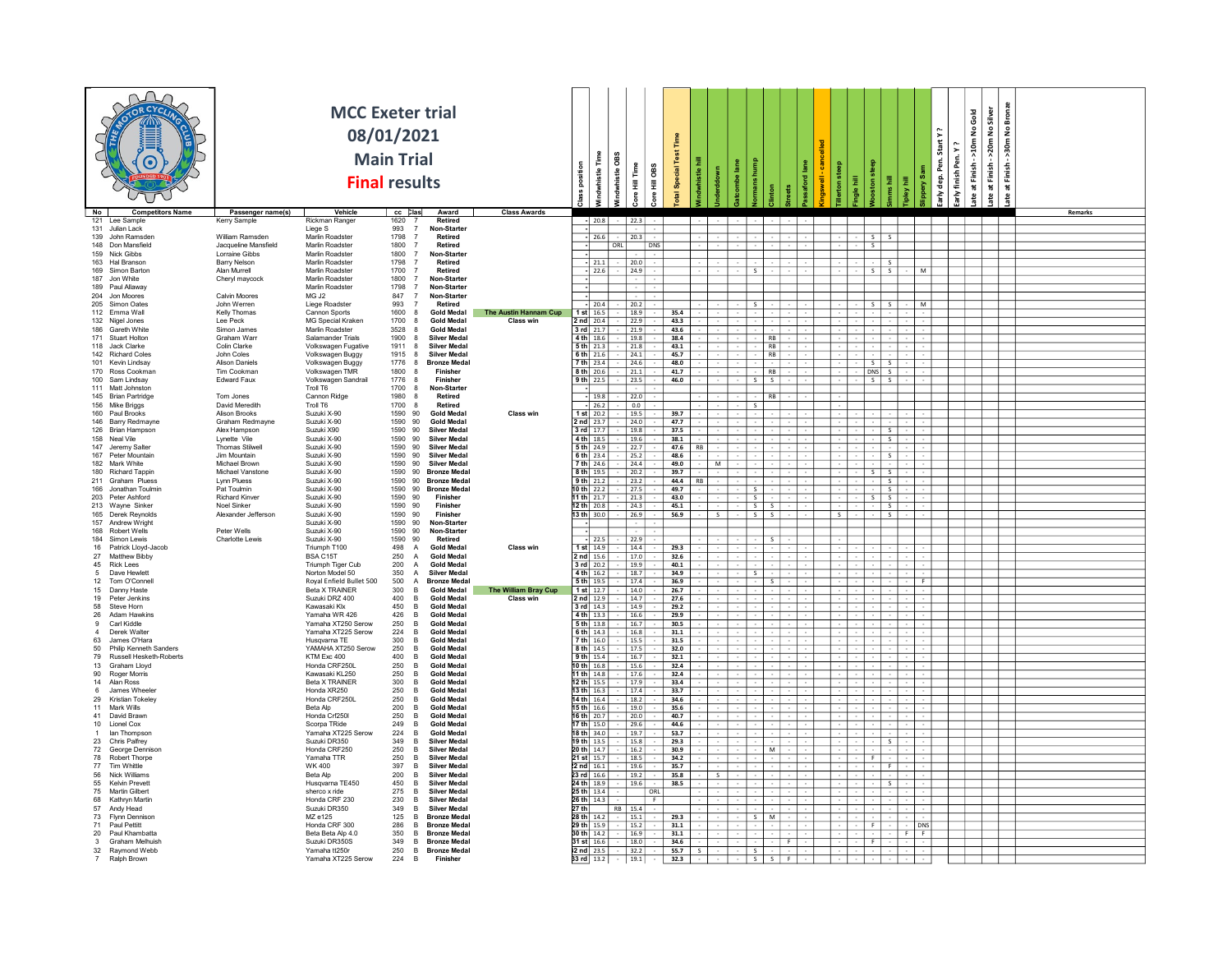|                                                     |                      |                                   | <b>MCC Exeter trial</b><br>08/01/2021<br><b>Main Trial</b><br><b>Final results</b> |                                                | position<br>€                  | 8<br>vhistle | OBS<br>i<br>Hill<br>H<br>Ě<br>χe | Special Test |            |              |                      |                   |     |   |           |                 |                 |                                              | Start Y<br>Pen.<br>dep.<br>즐 | Gold<br>$\frac{9}{2}$<br>520m<br>\$,<br>arly finish Pen.<br>at Finish | No Silver<br>>20m<br>at Finish | Bronze<br>$\frac{9}{2}$<br>50m<br>Finish<br>玉 |                |
|-----------------------------------------------------|----------------------|-----------------------------------|------------------------------------------------------------------------------------|------------------------------------------------|--------------------------------|--------------|----------------------------------|--------------|------------|--------------|----------------------|-------------------|-----|---|-----------|-----------------|-----------------|----------------------------------------------|------------------------------|-----------------------------------------------------------------------|--------------------------------|-----------------------------------------------|----------------|
| <b>Competitors Name</b><br>No<br>74 Richard Mumford | Passenger name(s)    | Vehicle<br>Honda 4 - RIDE         | cc <b>Clas</b><br>258 B                                                            | <b>Class Awards</b><br>Award<br>Finisher       | 34 th                          | ORL 18.7     |                                  |              |            |              |                      |                   |     |   |           |                 | S               |                                              |                              |                                                                       |                                |                                               | <b>Remarks</b> |
| 18 Chris Roos                                       |                      | Beta X TRAINER                    | 300 B                                                                              | Finisher                                       | 35 th                          | ORL          | ORL                              |              |            |              | S                    |                   |     |   |           |                 |                 |                                              |                              |                                                                       |                                |                                               |                |
| 62 Richard Northover                                |                      | Honda XLR200RP                    | 200<br>B                                                                           | Finisher                                       | 36 th $17.0$ $\cdot$           |              | 15.7<br>$\sim$                   | 32.7         |            | S            |                      | $S \mid S$        |     |   |           | S               |                 |                                              |                              |                                                                       |                                |                                               |                |
| 70 Steve Pretlove                                   |                      | Honda XR250                       | 250<br>B                                                                           | Finisher                                       | 37 th                          | $S$   19.3   |                                  |              |            |              |                      | F S               |     |   |           |                 | -S              |                                              |                              |                                                                       |                                |                                               |                |
| 59 Joe Bowen                                        |                      | Yamaha TW200                      | 196<br><b>R</b>                                                                    | Finisher                                       | 38 th                          | S            | 19.8                             |              |            |              |                      | $-1$ s            |     |   |           |                 | S S             |                                              |                              |                                                                       |                                |                                               |                |
| 66 Stephen Dorman                                   |                      | swm RS300R                        | 295 B                                                                              | Finisher                                       | 39 th $\overline{\phantom{a}}$ | ORL          | DNS                              |              |            |              |                      | S S               |     |   |           |                 | $S^{\dagger}$ . | DNS                                          |                              |                                                                       |                                |                                               |                |
| 88 steve elford<br>35 Adam Clements                 |                      | Honda Innova<br>Honda C90         | 125<br>$\overline{B}$<br>85<br>B                                                   | Finisher<br>Finisher                           | 40 th 17.6<br>41 st 16.5       |              | 20.5<br>18.5                     | 38.1<br>35.0 |            | M            |                      | S S<br>$S \cup S$ |     |   | - F<br>-F | - S<br><b>S</b> | $S \mid S$      | $\cdot$   S $\sqrt{F}$   F<br>- S - I<br>- F |                              |                                                                       |                                |                                               |                |
| 8 Roger Ashby                                       |                      | Skyjet 250                        | 250<br>B                                                                           | Retired                                        | $- 16.9$                       |              | 19.3                             |              |            |              |                      |                   |     |   |           |                 |                 |                                              |                              |                                                                       |                                |                                               |                |
| 17 Colin Don                                        |                      | Bombardier CanAm                  | 250<br>B                                                                           | Non-Starter                                    |                                |              |                                  |              |            |              |                      |                   |     |   |           |                 |                 |                                              |                              |                                                                       |                                |                                               |                |
| 28 Douglas Cameron Todd                             |                      | Royal Enfield Bullet 350          | 350<br>B                                                                           | Retired                                        |                                | S.           | 26.7                             |              | $S \mid S$ |              | $ \vert$ s $\vert$ s |                   |     |   |           | S               |                 | F S MF                                       |                              |                                                                       |                                |                                               |                |
| 30 Robert Evans<br>34 Robert J Burns                |                      | <b>HUSABERG FE</b><br>WK 400      | 250<br>B<br>397<br>$\overline{B}$                                                  | Non-Starter<br>Non-Starter                     |                                |              |                                  |              |            |              |                      |                   |     |   |           |                 |                 |                                              |                              |                                                                       |                                |                                               |                |
| 36 James Collett                                    |                      | Honda Innova                      | 125 B                                                                              | Non-Starter                                    |                                |              |                                  |              |            |              |                      |                   |     |   |           |                 |                 |                                              |                              |                                                                       |                                |                                               |                |
| 37 Tom collett                                      |                      | Honda C90                         | 85<br>$\overline{B}$                                                               | Non-Starter                                    |                                |              |                                  |              |            |              |                      |                   |     |   |           |                 |                 |                                              |                              |                                                                       |                                |                                               |                |
| 47 Christopher White                                |                      | Honda C90                         | 85<br>$\overline{B}$                                                               | Retired                                        | $-18.9$                        |              | 19.4                             |              |            |              |                      | $F$ S             |     |   |           |                 | S               | M                                            |                              |                                                                       |                                |                                               |                |
| 48 Richard White                                    |                      | Honda Honda 90                    | 90 B                                                                               | Retired                                        | -  18.6                        |              | 19.5                             |              |            |              |                      | $F \mid F$        |     |   | F         |                 | - Fil           | M                                            |                              |                                                                       |                                |                                               |                |
| 49 Angus MacCurrach                                 |                      | Honda XL250                       | 248 B                                                                              | Non-Starter                                    |                                |              |                                  |              |            |              |                      |                   |     |   |           |                 |                 |                                              |                              |                                                                       |                                |                                               |                |
| 61 Oli Tennent                                      |                      | Yamaha TTR                        | 250<br>$\overline{B}$                                                              | Non-Starter                                    |                                |              |                                  |              |            |              |                      |                   |     |   |           |                 |                 |                                              |                              |                                                                       |                                |                                               |                |
| 64 Gwilvm Ellis                                     |                      | Honda XR250                       | 250<br>$\overline{B}$                                                              | Retired                                        | $-21.4$                        |              | 21.0                             |              |            |              |                      | $F$ $F$           | M I |   | - F       |                 | F               |                                              |                              |                                                                       |                                |                                               |                |
| 76 Paul studiey<br>80 Samuel Hill                   |                      | Honda CRF 230<br>Honda C90        | 230 B<br>85<br>$\overline{B}$                                                      | Non-Starter<br>Retired                         |                                | ORL          | 0.0                              |              |            |              |                      |                   |     |   |           |                 |                 |                                              |                              |                                                                       |                                |                                               |                |
| 83 Jeff Webster                                     |                      | <b>KTM EXC</b>                    | 250 B                                                                              | Retired                                        |                                | $S$ 22.4     |                                  |              |            | S            | DNS                  |                   |     |   |           |                 |                 |                                              |                              |                                                                       |                                |                                               |                |
| 84 Kevin Sheppard                                   |                      | Honda C90                         | 85<br>$\overline{B}$                                                               | Retired                                        |                                | ORL          | 0.0                              |              | F          |              |                      | $S_S$             |     |   |           |                 |                 |                                              |                              |                                                                       |                                |                                               |                |
| 85 Scott Baker                                      |                      | Honda C90                         | 85<br>$\overline{B}$                                                               | Retired                                        |                                | $ $ ORL      | 0.0                              |              |            |              |                      | F S               |     |   |           |                 |                 |                                              |                              |                                                                       |                                |                                               |                |
| 86 Tim Shaw                                         |                      | Honda TL 250                      | 249<br><b>B</b>                                                                    | Retired                                        |                                | ORL          | 0.0                              |              |            |              |                      | S                 |     |   |           |                 |                 |                                              |                              |                                                                       |                                |                                               |                |
| 92 Steve Wildmore                                   |                      | Kawasaki Klx                      | 450<br>$\overline{B}$                                                              | Non-Starter                                    |                                |              |                                  |              |            |              |                      |                   |     |   |           |                 |                 |                                              |                              |                                                                       |                                |                                               |                |
| 40 Christopher Stuart Brawn                         |                      | KTM Exc                           | 525<br>$\mathbb{C}$                                                                | <b>Gold Medal</b><br>Class win                 | 1 st $14.0$                    |              | 14.2                             | 28.2         |            |              |                      |                   |     |   |           |                 |                 |                                              |                              |                                                                       |                                |                                               |                |
| 42 Garry Hirons                                     |                      | BMW G650 XChallenge               | 652<br>$\mathbf{C}$                                                                | <b>Gold Medal</b>                              | $2$ nd $14.0$                  |              | 16.8                             | 30.8         |            |              |                      |                   |     |   |           |                 |                 |                                              |                              |                                                                       |                                |                                               |                |
| 2 David Craddock                                    |                      | Yamaha TTR600                     | 600<br>$\mathbb{C}$                                                                | <b>Gold Medal</b>                              | 3 rd 15.7                      |              | 16.1                             | 31.8         |            |              |                      |                   |     |   |           |                 |                 |                                              |                              |                                                                       |                                |                                               |                |
| 54 Michael Green                                    |                      | Husqvarna 701 Enduro              | 693<br>- C                                                                         | <b>Gold Medal</b>                              | 4 th 14.5                      |              | 17.7                             | 32.2         |            |              |                      |                   |     |   |           |                 |                 |                                              |                              |                                                                       |                                |                                               |                |
| 46 Steven Smith<br>51 David Dickins                 |                      | Cotton Triumph<br>ARMSTRONG MT500 | 500<br>C<br>580<br>$\mathbf{C}$                                                    | <b>Gold Medal</b><br><b>Silver Medal</b>       | $5th$ 16.8<br>6th 15.4         |              | 20.6<br>16.8                     | 37.4<br>32.2 |            |              |                      |                   |     |   |           |                 |                 | F.                                           |                              |                                                                       |                                |                                               |                |
| 38 William Pixley                                   |                      | Triumph T100                      | 499<br>$\mathsf{C}$                                                                | <b>Silver Medal</b>                            | 7 th 16.3                      |              | 16.0                             | 32.3         |            |              |                      |                   |     |   |           |                 | $\sim$          |                                              |                              |                                                                       |                                |                                               |                |
| 53 Andrew Craig                                     |                      | Husqvarna 701 Enduro              | 693<br>$\mathbf{C}$                                                                | <b>Silver Medal</b>                            | 8 th 15.9                      |              | 16.8                             | 32.7         |            |              |                      |                   |     |   |           |                 |                 |                                              |                              |                                                                       |                                |                                               |                |
| 24 Robert McIntosh                                  |                      | Ktm 690 enduro r                  | 690<br>$\mathbf{C}$                                                                | <b>Silver Medal</b>                            | 9th                            | ORL 17.6     |                                  |              |            |              |                      |                   |     |   |           |                 |                 |                                              |                              |                                                                       |                                |                                               |                |
| 60 Chris Northover                                  |                      | BMW R80                           | 800 C                                                                              | <b>Bronze Meda</b>                             | 10 th $12.6$                   |              | 15.5                             | 28.1         |            |              |                      |                   |     |   |           |                 | $F \mid S$      |                                              |                              |                                                                       |                                |                                               |                |
| 91 John Boothroyd                                   |                      | Triumph T100                      | 498<br>C.                                                                          | <b>Bronze Medal</b>                            | $11 th$ 16.6                   |              | 18.8                             | 35.4         |            |              |                      | S.                |     |   |           | s.              |                 |                                              |                              |                                                                       |                                |                                               |                |
| 31 Mark Delves                                      |                      | Yamaha TTR600                     | 600<br>$\mathbf{c}$                                                                | <b>Bronze Medal</b>                            | $12 th$ 19.6                   |              | $-$ 22.4                         | 42.0         |            |              |                      | S                 |     |   |           |                 |                 | F                                            |                              |                                                                       |                                |                                               |                |
| 89 Richard Gardiner                                 |                      | Honda Nx dominator                | 650<br>$\mathbb{C}$                                                                | <b>Bronze Medal</b>                            | 13 th                          | ORL          | 16.7                             |              |            |              |                      |                   |     |   |           |                 |                 | - F                                          |                              |                                                                       |                                |                                               |                |
| 22 stephen baker                                    |                      | Kawasaki KLR 650                  | 650<br>$\mathbf{c}$                                                                | <b>Bronze Medal</b>                            | 14 th                          | ORL          | ORL                              |              |            |              |                      |                   |     |   |           |                 |                 |                                              |                              |                                                                       |                                |                                               |                |
| 33 Tim Race                                         |                      | Royal Enfield Himalayan           | 410 C                                                                              | Non-Starter                                    |                                |              |                                  |              |            |              |                      |                   |     |   |           |                 |                 |                                              |                              |                                                                       |                                |                                               |                |
| 87 Martin Sheppard<br>81 Stephen Urell              | Julie Williams       | Yamaha XT500<br>Aprilia Tuareg    | 500 C<br>600 D                                                                     | Retired<br><b>Gold Medal</b><br>Class win      | $1$ st $13.5$                  | $\mathsf{S}$ | $0.0$ M<br>14.8                  | 28.3         | <b>RB</b>  |              |                      | S F               |     |   |           |                 |                 |                                              |                              |                                                                       |                                |                                               |                |
| 43 andrew abraham                                   | <b>Brian Courage</b> | KTM 640                           | 640<br>D                                                                           | <b>Gold Medal</b>                              | $2$ nd $15.8$                  |              | 18.6                             | 34.4         |            |              |                      |                   |     |   |           |                 |                 |                                              |                              |                                                                       |                                |                                               |                |
| 52 Ian Burton                                       | Gary O'Shaughnessy   | <b>CCM 604</b>                    | 598<br>D                                                                           | <b>Silver Medal</b>                            | $3$ rd 13.6                    |              | 15.1                             | 28.7         |            |              |                      |                   |     |   |           |                 | S               |                                              |                              |                                                                       |                                |                                               |                |
| 67 John Young                                       | John R Hind          | Yamaha, XT600 Sidecar             | 600<br>D.                                                                          | <b>Silver Medal</b>                            | 4 th 17.6                      |              | 17.3                             | 34.9         |            |              |                      |                   |     |   |           |                 | l S             |                                              |                              |                                                                       |                                |                                               |                |
| 69 Geoff Westcott                                   | Jonathan Westcott    | <b>KTM 500</b>                    | 500 D                                                                              | <b>Bronze Meda</b>                             | $5th$ 17.3                     |              | 19.7                             | 37.0         |            |              | s l                  |                   |     |   |           |                 | S               |                                              |                              |                                                                       |                                |                                               |                |
| 39 Luke Emery                                       | Andy Harper          | KTm 690                           | 690 D                                                                              | Finisher                                       | 17.4                           |              | 18.4                             | 35.8         |            |              |                      | $s \mid s$        |     |   | $\sim$    |                 | S               |                                              |                              |                                                                       |                                |                                               |                |
| 82 Anthony Brown                                    | Leah Tokelove        | BSA B33                           | 500 D                                                                              | Finisher                                       | 21.5                           |              | 21.5                             | 43.0         |            | $\mathsf{S}$ |                      | $S \mid S$        |     |   |           |                 | S               |                                              |                              |                                                                       |                                |                                               |                |
| 65 Alexander Elbrow                                 | <b>Edward Elbrow</b> | <b>KTM 640</b>                    | 654 D                                                                              | Finisher                                       |                                | 22.6         | 23.1                             | 45.7         |            |              |                      | $S \mid S$        |     | M |           |                 | S               |                                              |                              |                                                                       |                                |                                               |                |
| 21 Oliver Ayers                                     |                      | Wasp Outfit                       | 850 D                                                                              | Non-Starter                                    |                                |              |                                  |              |            |              |                      |                   |     |   |           |                 |                 |                                              |                              |                                                                       |                                |                                               |                |
| 99 George Osborn                                    | Celia Walton         | Reliant Super Robin               | 848 E                                                                              | <b>Silver Medal</b><br>Too few for Class award | 14.1                           |              | 17.6                             | 31.7         |            |              |                      |                   |     |   |           | $\mathsf{s}$    |                 |                                              |                              |                                                                       |                                |                                               |                |
| 98 Jason Byrom                                      | Alex Byrom           | <b>Reliant Rialto</b>             | 1298 E                                                                             | Retired                                        | 16.5                           |              | 0.0                              |              |            |              |                      | S                 |     |   |           |                 |                 |                                              |                              |                                                                       |                                |                                               |                |
| 44 Tim Flooks                                       |                      | Yamaha XTZ690 Tenere              | 690<br>-F                                                                          | <b>Silver Medal</b><br>Too few for Class award |                                | 13.3         | 16.4                             | 29.7         |            |              |                      |                   |     |   |           | F.              |                 |                                              |                              |                                                                       |                                |                                               |                |
| 124 Mike Tucker                                     | Stuart Branson       | Morris Minor 1000                 | 1997 X                                                                             | Ran in wrong class                             |                                | 14.3         | 18.3                             | 32.6         |            |              |                      |                   |     |   |           |                 |                 |                                              |                              |                                                                       |                                |                                               |                |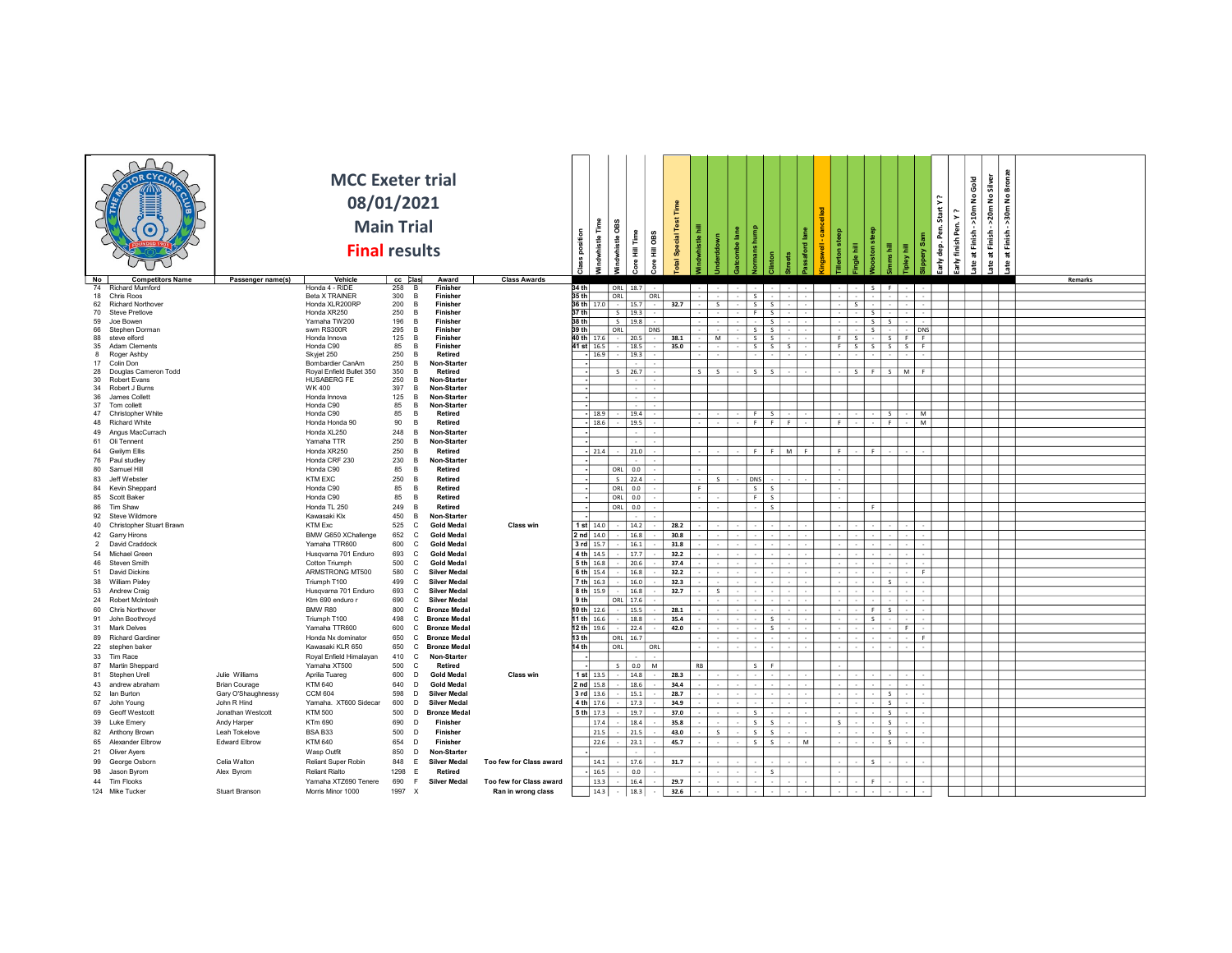|            |                                         |                                     |                                |         |                  |                                       | <b>BH Tin Award</b> |                          |                  |             |              |        |                                  |               |                            |                 |                          |                          |                                                    |                |                |            |                          |                         |                                                                      |
|------------|-----------------------------------------|-------------------------------------|--------------------------------|---------|------------------|---------------------------------------|---------------------|--------------------------|------------------|-------------|--------------|--------|----------------------------------|---------------|----------------------------|-----------------|--------------------------|--------------------------|----------------------------------------------------|----------------|----------------|------------|--------------------------|-------------------------|----------------------------------------------------------------------|
|            |                                         |                                     |                                |         |                  |                                       | <b>Copper medal</b> |                          |                  |             |              |        | Time 1 OBS Time 2 OBS Time 3 OBS |               |                            |                 |                          |                          | 15  16  17  18  19  20  21  22  23  24             |                |                |            |                          |                         |                                                                      |
|            |                                         |                                     | <b>MCC Exeter trial</b>        |         |                  |                                       |                     |                          |                  |             |              |        |                                  |               |                            |                 |                          |                          |                                                    |                |                |            |                          |                         |                                                                      |
|            |                                         |                                     | 08/01/2022                     |         |                  |                                       |                     |                          |                  |             |              |        |                                  |               | Times                      |                 |                          |                          |                                                    |                |                |            |                          |                         |                                                                      |
|            |                                         |                                     |                                |         |                  |                                       |                     |                          |                  | OВS         | Time         | OBS    | $\overline{\phantom{a}}$         | OBS           |                            | Ē               |                          |                          |                                                    |                |                |            |                          |                         |                                                                      |
|            |                                         |                                     | <b>Class O</b>                 |         |                  |                                       |                     | Position                 |                  |             | Park         | Park   |                                  |               |                            |                 |                          |                          | Ē.                                                 |                |                |            |                          | $\overline{\mathrm{e}}$ |                                                                      |
|            |                                         |                                     |                                |         |                  |                                       |                     |                          |                  |             |              |        | Lane                             | Lane          |                            |                 |                          |                          |                                                    |                |                |            |                          |                         |                                                                      |
|            |                                         |                                     | <b>Final results</b>           |         |                  |                                       |                     | $C$ lass                 | Windwhistle Time | Vindwhistle | Farway       | Farway | <b>Millen</b>                    | <b>Millen</b> | <b>Total Observed Test</b> | Vindwhistle     | Redscrip                 | Pudley lake              | lobbles lane<br><b>Stewarts</b>                    | Pin Hill       | Windout        | Hitchcombe | Pepperdon                | Donkey                  |                                                                      |
|            | No Competitors Name                     | Passenger Name                      | Vehicle                        |         | cc Class         | Award                                 | Awards              |                          | OT <sub>1</sub>  |             | OT2          |        | OT <sub>3</sub>                  |               |                            |                 |                          |                          |                                                    |                |                |            |                          |                         | Remarks                                                              |
|            | 518 Matthew Hyde                        |                                     | Harley-Davidson mt5006         |         | 485 OB           | <b>BH Copper award</b>                | <b>Class O Bike</b> |                          | 1 st $17.1$      |             | 18.0         |        | 9.0                              |               | 44.1                       |                 |                          |                          | S.                                                 |                |                |            |                          |                         |                                                                      |
|            | 512 Dan James Hanby                     |                                     | Honda Crf250x                  |         | 249 OB           | <b>Finisher</b>                       |                     | 3 rd                     | 24.3             |             | 21.0         |        | 10.0                             |               | 55.3                       |                 |                          |                          |                                                    |                | $\sim$         | S.         |                          | M                       |                                                                      |
|            | 521 Richard Nixon                       |                                     | Bombardier CanAm               |         | 247 OB           | <b>Finisher</b>                       |                     | 4 <sup>th</sup>          | 18.4             |             |              | -F     | 11.0                             |               |                            |                 |                          |                          |                                                    |                |                |            |                          | F.                      |                                                                      |
|            | 519 robert william hyde                 |                                     | Honda XIr                      |         | 125 OB           | <b>Finisher</b>                       |                     | 2 nd                     | 30.4             |             | 23.0         |        |                                  | F.            | 53.4                       |                 | S.                       |                          |                                                    |                |                |            |                          |                         |                                                                      |
|            | 520 Phil David                          |                                     | Honda Crf250I                  |         | 250 OB           | <b>Finisher</b>                       |                     | 5 <sub>th</sub>          | 16.6             |             |              |        | WR 12.0                          |               |                            | S               | $\overline{\phantom{a}}$ |                          |                                                    |                | $\sim$         |            |                          |                         |                                                                      |
|            | 504 Andy Muxworthy                      |                                     | Royal Enfield Himalayan        |         | 410 OB<br>500 OB | <b>Retired</b>                        |                     |                          | 17.2             |             |              |        |                                  |               |                            | $\sim$ 10 $\pm$ | S.                       |                          |                                                    |                |                |            |                          |                         |                                                                      |
|            | 505 Stuart Tucker<br>531 Malcolm Norman | <b>Stuart Hughes</b>                | Yamaha XT500<br>Tovota Mr2     |         | 1790 OC          | <b>Retired</b><br><b>BH Tin Award</b> | Class O Car         |                          | 20.2<br>$-20.5$  |             | 26.0<br>21.0 |        | 20.0                             |               |                            | $\sim$ 10 $\pm$ | $\sim$                   |                          | S.                                                 |                | $\sim$         | DNS DNS    |                          |                         |                                                                      |
|            | John Guv                                | <b>Steve Parrish</b>                | MG F                           | 1796 OC |                  | <b>BH Tin Award</b>                   |                     | 1 sti<br>2 <sub>nd</sub> | 20.2             |             | 18.0         |        | 25.0                             |               | 61.5<br>63.2               |                 |                          |                          | $\sim$                                             |                |                |            |                          |                         | non-counting stop on donkey trot                                     |
| 529        | 530 Michael Webster                     | Gary Webster                        | Toyota MR2                     | 1794 OC |                  | <b>BH Tin Award</b>                   |                     | 3rd                      | 23.3             |             | 34.0         |        | 30.0                             |               | 87.3                       |                 |                          |                          |                                                    |                |                |            |                          | $\mathbf{s}$            | non-counting stop on donkey trot<br>non-counting stop on donkey trot |
|            | 528 Richard Crew                        | Susan Barrow                        | Volkswagen Beetle              | 1300 OC |                  | <b>BH Copper award</b>                |                     | 4 th                     | 22.1             |             | 20.0         |        | 25.0                             |               | 67.1                       |                 |                          |                          | -S.                                                |                | $\sim$         |            | $\overline{\phantom{a}}$ | $\mathbf{S}$            | non-counting stop on donkey trot                                     |
|            | 514 David Parr                          | Andrew Anthony Moir                 | Suzuki X90                     |         | 1590 OC          | <b>BH Copper award</b>                |                     | 5 th                     | 24.3             |             | 22.0         |        | 22.0                             |               | 68.3                       |                 | $\overline{\phantom{a}}$ |                          | $\sim$                                             | $\sim$         | $\sim$         | S          | $\sim$                   | $\mathsf{s}$            | non-counting stop on donkey trot                                     |
|            | 510 David Spraggett                     | <b>Bronwen Spraggett</b>            | Citroen 2CV                    |         | 760 OC           | <b>BH Copper award</b>                |                     | 6 th                     | 26.1             |             | 22.0         |        | 28.0                             |               | 76.1                       |                 | $\sim$                   |                          | $\sim$                                             |                |                | S.         |                          | $\sim$                  | non-counting stop on donkey trot                                     |
|            | 507 Neil Bray                           | David christopher Horne Ford Escort |                                | 1600    | <b>OC</b>        | <b>BH Copper award</b>                |                     | 7 th                     | 23.5             |             | 20.0         |        | 32.0                             |               | 75.5                       |                 |                          |                          | S.                                                 |                |                |            |                          |                         | non-counting stop on donkey trot                                     |
|            | 501 Simon Jordan                        | Dilys Leigh                         | BMW E30                        |         | 1800 OC          | <b>BH Copper award</b>                |                     | 8 <sub>th</sub>          | 22.5             |             | 29.0         |        | 24.0                             |               | 75.5                       |                 |                          |                          |                                                    |                | $\sim$         | S.         |                          | $\mathbf{s}$            | non-counting stop on donkey trot                                     |
| 509        | <b>Stuart Palmer</b>                    | nick borst-smith                    | <b>Austin Seven</b>            |         | 747 OC           | <b>Finisher</b>                       |                     | 12 th                    | 27.9             |             | 21.0         |        | 31.0                             | $\sim$        | 79.9                       | $\sim$          | $\overline{\phantom{a}}$ | $\overline{\phantom{a}}$ | $\sim$<br>$\sim$                                   | $\overline{a}$ | RB             | S          | $\sim$                   | s                       | non-counting stop on donkey trot                                     |
| 508        | <b>Thomas Hunt</b>                      | Richard Malcolm Humph MG MGB        |                                | 1800 OC |                  | <b>Finisher</b>                       |                     | 9 <sub>th</sub>          | 23.1             |             | 17.0         |        |                                  | ORL           | 40.1                       |                 |                          |                          |                                                    |                |                | RB         |                          | $\mathbf{s}$            | non-counting stop on donkey trot                                     |
|            | 511 John Adams                          | Pauline Adams                       | Suzuki X-90                    | 1590 OC |                  | <b>Finisher</b>                       |                     | 10 th                    | 19.9             |             | 21.0         |        |                                  | ORL           | 40.9                       |                 |                          |                          |                                                    |                |                | S.         |                          |                         | non-counting stop on donkey trot                                     |
|            | 502 Peter Spurr                         | John Robert Partridge               | Citroen 2CV                    |         | 760 OC           | <b>Finisher</b>                       |                     | 11 $th$                  | 25.6             |             | 23.0         |        |                                  | ORL           | 48.6                       |                 |                          |                          |                                                    |                |                | S.         |                          | - s                     | non-counting stop on donkey trot                                     |
|            | 525 James Perry                         | owen matthew perry                  | Toyota MR2                     | 1600 OC |                  | <b>Finisher</b>                       |                     | 13 th                    | 20.9             |             | 20.0         | $\sim$ | 18.0                             | $\sim$        | 58.9                       | RB              | $\overline{\phantom{a}}$ |                          | S<br>$\sim$                                        | S              | $\sim$         | $\sim$     | $\sim$                   | s.                      | non-counting stop on donkey trot                                     |
|            | 513 Michael Ailbe Dolan                 | Sarah Anne Caroline Gre Suzuki X90  |                                | 1600 OC |                  | <b>Finisher</b>                       |                     | 14 th                    | 40.9             |             |              |        |                                  | S.            |                            | S               | S.                       |                          | $\overline{\mathsf{s}}$<br>$\overline{\mathsf{s}}$ |                | $\sim$         | S.         |                          | <b>s</b>                | non-counting stop on donkey trot                                     |
|            | 506 Michael Leete                       | <b>Christine Bird</b>               | Volkswagen BEETLE              | 1285 OC |                  | <b>Non-Starter</b>                    |                     |                          | 42.6             |             | 40.0         |        |                                  |               |                            |                 |                          |                          |                                                    |                |                |            |                          |                         |                                                                      |
|            | 515 Christopher Adeney                  |                                     | Morgan 4                       | 1994 OC |                  | Non-Starter                           |                     |                          | 42.6             |             | 40.0         |        |                                  |               |                            |                 |                          |                          |                                                    |                | $\overline{a}$ |            |                          |                         |                                                                      |
|            | 516 Tim Tudor                           |                                     | Suzuki X90                     | 1590 OC |                  | Non-Starter                           |                     |                          | 42.6             |             | 40.0         |        |                                  |               |                            |                 |                          |                          |                                                    |                | $\sim$         |            |                          |                         |                                                                      |
|            | 517 Peter Tudor                         |                                     | Dellow MK II<br>Ford Troll T6c | 1172 OC | 1699 OC          | <b>Non-Starter</b><br><b>Retired</b>  |                     |                          | 42.6             |             | 40.0         |        |                                  |               |                            |                 |                          |                          | $\sim$                                             |                | $\sim$         |            |                          |                         |                                                                      |
| 522<br>523 | Jim Davidson<br>Chris Need              |                                     |                                | 1087 OC |                  | Retired                               |                     |                          | 42.6<br>29.6     |             | 19.0         | M      |                                  | м             |                            | $\sim$          | $\overline{\phantom{a}}$ | M                        | $\sim$<br>$\sim$<br>$\sim$                         |                |                |            |                          |                         |                                                                      |
|            | 524 Stuart Brooking                     | <b>Graham Cannings</b>              | Riley 9<br>Vw Beetle           | 1300 OC |                  | <b>Retired</b>                        |                     |                          | 42.6             |             |              | M      |                                  | м             |                            |                 |                          |                          |                                                    |                |                |            |                          |                         |                                                                      |
|            | 527 Julian East                         | Teresa Wells                        | <b>VW BEETLE</b>               | 2300 OC |                  | Retired                               |                     |                          | 20.4             |             | 19.0         |        |                                  | M             |                            | $\sim$          |                          |                          |                                                    |                | S              | S          |                          | s.                      | non-counting stop on donkey trot                                     |
|            |                                         |                                     |                                |         |                  |                                       |                     |                          |                  |             |              |        |                                  |               |                            |                 |                          |                          |                                                    |                |                |            |                          |                         |                                                                      |
|            |                                         |                                     |                                |         |                  |                                       |                     |                          |                  |             |              |        |                                  |               |                            |                 |                          |                          |                                                    |                |                |            |                          |                         |                                                                      |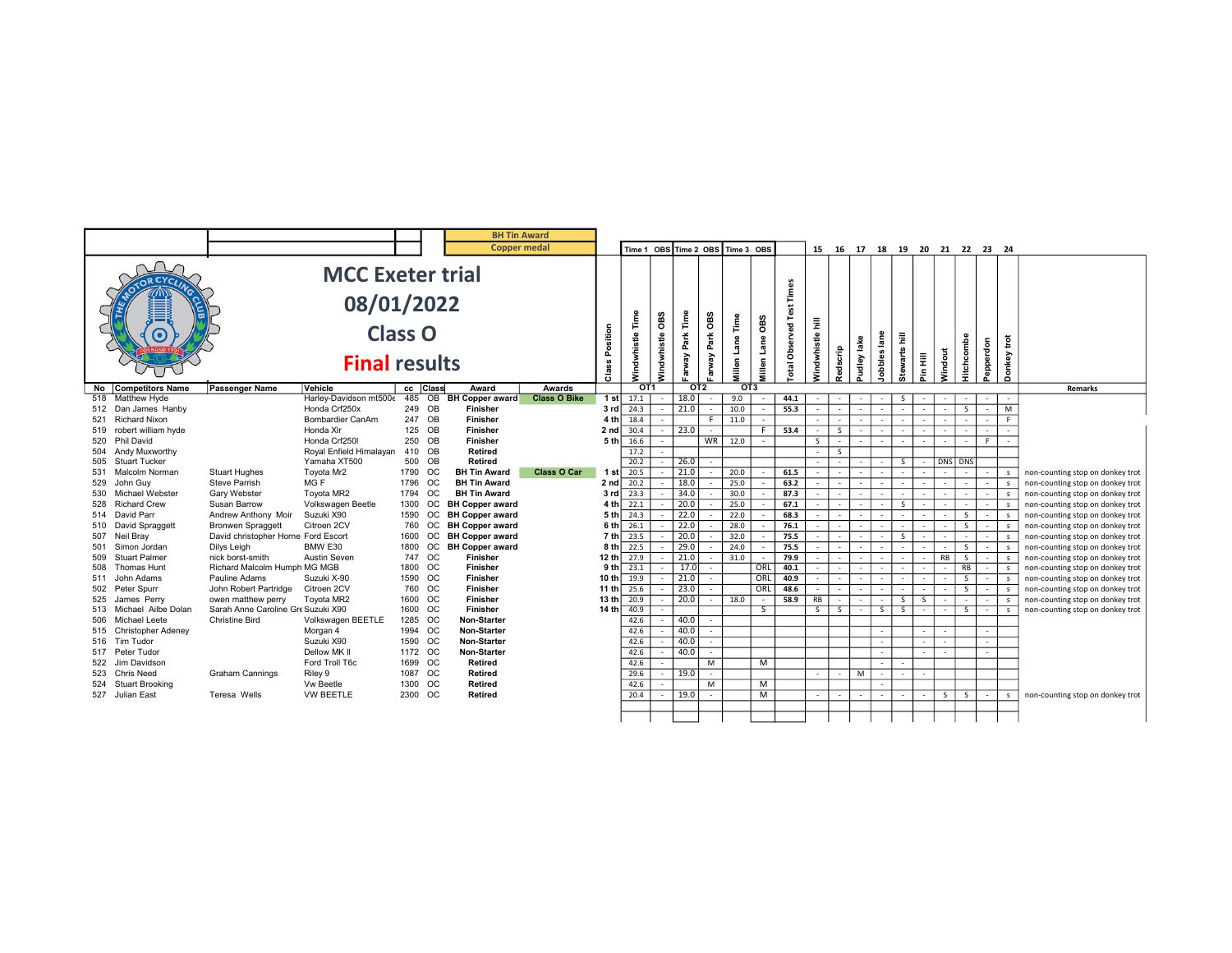|                                         |                                |                         |                                                      |                        |                    |                 |                                              |                                             |      |                                    |                                |         |      |                         |                                                                                                                                                                                                    | Number of codeboards to find = 13 |  |                                           |                 |                         |                         |                |                         |              |                                        |              |                   |                         |                                                                                                                 |                                               |                                                  |                                                                                            |
|-----------------------------------------|--------------------------------|-------------------------|------------------------------------------------------|------------------------|--------------------|-----------------|----------------------------------------------|---------------------------------------------|------|------------------------------------|--------------------------------|---------|------|-------------------------|----------------------------------------------------------------------------------------------------------------------------------------------------------------------------------------------------|-----------------------------------|--|-------------------------------------------|-----------------|-------------------------|-------------------------|----------------|-------------------------|--------------|----------------------------------------|--------------|-------------------|-------------------------|-----------------------------------------------------------------------------------------------------------------|-----------------------------------------------|--------------------------------------------------|--------------------------------------------------------------------------------------------|
|                                         |                                |                         |                                                      |                        |                    |                 |                                              | <b>Timed tests</b>                          |      |                                    | <b>Sections</b>                |         |      |                         |                                                                                                                                                                                                    | Codeboards                        |  |                                           |                 |                         |                         |                |                         |              |                                        |              |                   |                         |                                                                                                                 |                                               |                                                  | Time controls. Penalties: $1=11$ to 20 mins. $2 = 21$ to 30 mins. $3 =$ more than 30 mins. |
|                                         |                                | <b>MCC Exeter trial</b> | 08/01/2022<br><b>Class R</b><br><b>Final results</b> |                        |                    | ዹ               | TIME<br>hi st<br>$\mathbf{r}$<br><b>Test</b> | S<br>$\circ$<br>Ŧ<br>whistle<br>з<br>$\sim$ | ੱਖ਼  | e<br>큺<br>CAN<br>Lake<br>۵y<br>130 | $\frac{1}{\frac{1}{\sqrt{3}}}$ | Windout | NP I | $\overline{\mathbf{3}}$ | $\begin{bmatrix} 0 \\ 0 \end{bmatrix}$ FJ $\begin{bmatrix} 4M & 5K \\ 0 \end{bmatrix}$ LM $\begin{bmatrix} 5K & 5K \\ 0 \end{bmatrix}$ LM $\begin{bmatrix} 1 & 1 & 1K \\ 0 & 1 & 1K \end{bmatrix}$ |                                   |  | 4   5   6   7   8   9   10   11   12   13 |                 | J                       | ā                       | Ö<br>ຕ         | õ<br>⊻<br>3<br>ت<br>g   | უ<br>೮       | Ξ<br>ā                                 | 3<br>೮       | ã<br>ප            | Ĩ<br>՟<br><b>CIO</b>    | Ξ<br>$\bullet$<br>ដ<br>$\mathbf{E}% _{t}\left  \mathbf{1}\right\rangle =\mathbf{1}_{\mathbf{E}_{t}}$<br>īκ<br>৳ | $\overline{a}$<br>$\bullet$<br>ដ<br>٢c        | G)<br>r<br>Έ<br>요<br>š<br>£.<br>ŗε<br>ъ<br>Count | <b>Remarks</b>                                                                             |
| No Competitors Name                     | Passenger Name                 | Vehicle                 | cc Class                                             | Award                  | <b>Class Award</b> |                 |                                              |                                             |      |                                    |                                |         |      |                         |                                                                                                                                                                                                    |                                   |  |                                           |                 |                         |                         |                |                         |              |                                        |              |                   |                         |                                                                                                                 |                                               |                                                  |                                                                                            |
| 701 David lles                          | David Bardwell                 | Fiat Cinquecento        | $1242$ R                                             | Gold award             | 1st in Class       |                 | $1 \t 18.4$                                  | 15.0                                        | 33.4 |                                    |                                |         |      |                         |                                                                                                                                                                                                    |                                   |  |                                           |                 | $13$ 0                  | $\overline{\mathbf{0}}$ | $^{\circ}$     | $\circ$ 1               | $\mathbf{0}$ | $\overline{\phantom{a}}$<br>$^{\circ}$ |              | 0 0 0 0           |                         | $\overline{0}$                                                                                                  |                                               | $0$ 0                                            |                                                                                            |
| 704 Patrick Shaw                        | Ady W                          | MG BGT                  | $2000$ R                                             | Gold award             | 2nd in Class       |                 | $2 \quad 21.4$                               | 16.0                                        | 37.4 |                                    |                                |         |      |                         |                                                                                                                                                                                                    |                                   |  |                                           | 13 <sup>1</sup> | $\overline{\mathbf{0}}$ | $\sqrt{2}$              |                | $\Omega$                | $\sqrt{2}$   | $\Omega$                               | $\Omega$     |                   | $\mathbf{0}$            | $\Omega$                                                                                                        |                                               | $0$ $0$                                          |                                                                                            |
| 718 Ray Goodright                       | adrian booth                   | <b>MG MIDGET</b>        | 1390 R                                               | Gold award             | 3rd in Class       |                 | $3 - 19.7$                                   | 18.0                                        | 37.7 |                                    |                                |         |      |                         |                                                                                                                                                                                                    |                                   |  |                                           | 13 <sub>1</sub> | $\overline{0}$          | $\Omega$                |                | $\Omega$                | $\Omega$     | $\mathbf{0}$                           | $\mathbf{0}$ | $^{\circ}$        | $\mathbf{0}$            | $\overline{0}$                                                                                                  |                                               | $0$ 0                                            |                                                                                            |
| 702 Ray Sissins                         | Mark Dunkerley                 | Ford Fiesta             | $1388$ R                                             | Gold award             | $\sim$             |                 | 4 22.9                                       | 15.0                                        | 37.9 |                                    |                                |         |      |                         |                                                                                                                                                                                                    |                                   |  |                                           | 13 <sup>1</sup> | $\mathbf{0}$            | $\Omega$                |                | $\mathbf{a}$            | $\Omega$     | $\Omega$                               | $\mathbf{0}$ |                   | $\Omega$                | $^{\circ}$                                                                                                      | $0$ 0                                         |                                                  |                                                                                            |
| 717 Tim Whellock                        | Anne Louise Whellock           | <b>MG MIDGET</b>        | $1275$ R                                             | Gold award             | $\sim$             |                 | $5 - 25.2$                                   | 19.0                                        | 44.2 |                                    |                                |         |      |                         |                                                                                                                                                                                                    |                                   |  |                                           | 13 <sup>1</sup> | $\mathbf{0}$            | $\Omega$                |                | $\mathbf{r}$            | $\Omega$     | $\Omega$                               | $\mathbf{0}$ |                   | $\Omega$                | $\overline{0}$                                                                                                  | $0$ 0                                         |                                                  |                                                                                            |
| Jason Hammersley<br>721                 | Ian Watkins                    | <b>Reliant Regal</b>    | 700 R                                                | Gold award             | $\sim$             |                 | 6 23.7                                       | 21.0                                        | 44.7 |                                    |                                |         |      |                         |                                                                                                                                                                                                    |                                   |  |                                           | 13 <sup>1</sup> | $\overline{\mathbf{0}}$ | $\Omega$                |                | $\mathbf{a}$            | $\Omega$     | $\Omega$                               | $\mathbf{0}$ | $\Omega$          | $\Omega$                | $\Omega$                                                                                                        | $^{\circ}$                                    | $\overline{0}$                                   |                                                                                            |
| 707 Nigel Hodkinson                     | Ady Moreton                    | MG MGB                  | 1796 R                                               | Gold award             | $\sim$             |                 | $7$ 24.8                                     | 20.0                                        | 44.8 |                                    |                                |         |      |                         |                                                                                                                                                                                                    |                                   |  |                                           | 13 <sup>1</sup> | $\cdot$ 0               | $\Omega$                |                | $\Omega$                | $\Omega$     | $\overline{\mathbf{0}}$                | $\mathbf{0}$ |                   | $\mathbf{0}$            | $^{\circ}$                                                                                                      | $0$ 0                                         |                                                  |                                                                                            |
| John Coupland<br>705                    | John G Day                     | Morgan +4               | 1999                                                 | Gold award             | $\sim$             |                 | 8 22.4                                       | 23.0                                        | 45.4 |                                    |                                |         |      |                         |                                                                                                                                                                                                    |                                   |  |                                           | 13 <sup>1</sup> | $\overline{0}$          | $\Omega$                |                | $\Omega$                | $\sqrt{2}$   | $\mathbf{0}$                           | $\Omega$     | $^{\circ}$        | $\mathbf{0}$            | $\Omega$                                                                                                        | $\Omega$                                      | $\overline{0}$                                   |                                                                                            |
| 712 Charles Neal                        | lain Leviston                  | Morgan +4               | 1994 R                                               | Gold award             | $\sim$             |                 | 9 26.4                                       | 21.0                                        | 47.4 |                                    |                                |         |      |                         |                                                                                                                                                                                                    |                                   |  |                                           | 13 <sup>1</sup> | $\overline{0}$          | $\Omega$                |                | $\mathbf{a}$            | $\sqrt{2}$   | $\Omega$                               | $\Omega$     |                   | $\mathbf{0}$            | $\circ$                                                                                                         | $0$ 0                                         |                                                  |                                                                                            |
| 703 Bob Chapple                         | Mike Chard                     | MG BGT                  | 1840 R                                               | Gold award             | $\sim$             |                 | $10$ 25.0                                    | 23.0                                        | 48.0 |                                    |                                |         |      |                         |                                                                                                                                                                                                    |                                   |  |                                           |                 | $\mathbf{0}$            | $\Omega$                |                | $\Omega$                | $\sqrt{2}$   | $\Omega$                               | $\mathbf{0}$ | $\Omega$          | $\Omega$                | $\Omega$                                                                                                        | $^{\circ}$                                    | $^{\circ}$                                       |                                                                                            |
| 713 Paul LeCornu                        | John Fyfe Rickard              | Volvo 66                | $1400$ R                                             | Gold award             | $\sim$             |                 | 11 29.5                                      | 19.0                                        | 48.5 |                                    |                                |         |      |                         |                                                                                                                                                                                                    |                                   |  |                                           | 12 <sup>1</sup> | $\mathbf{0}$            | $\sqrt{2}$              |                | $\mathbf{r}$            | $\sqrt{2}$   | $\mathbf{0}$                           | $\Omega$     |                   | $\mathbf{0}$            | $\Omega$                                                                                                        | $\Omega$                                      | $^{\circ}$                                       |                                                                                            |
| Geoffrey Dixon Wood<br>711              | Howard Burton                  | Morgan 4-4              | $1600$ R                                             | Gold award             | $\sim$             |                 | $12 \mid 38.0$                               | 25.0                                        | 63.0 |                                    |                                |         |      | M                       |                                                                                                                                                                                                    |                                   |  |                                           |                 | $\Omega$                | $\sqrt{2}$              |                |                         | $\sqrt{2}$   | $\Omega$                               | $\Omega$     | $\Omega$          | $\Omega$                | $\Omega$                                                                                                        |                                               | $0$ 0                                            |                                                                                            |
| 708 William Holding                     | Christopher John Water VW Polo |                         | 1390 R                                               | Silver award           | $\sim$             |                 | 13 23.5                                      | 14.0                                        | 37.5 |                                    |                                |         |      |                         |                                                                                                                                                                                                    |                                   |  |                                           |                 | $\Omega$                |                         |                |                         | $\sqrt{2}$   | $\Omega$                               | $\mathbf{0}$ | $\Omega$          | $\Omega$                | $\Omega$                                                                                                        | $\circ$ 1                                     | $\overline{0}$                                   |                                                                                            |
| 722 Jane Peck                           | TIM AYRES                      | Morgan 4-4              | 1800 R                                               | Silver award           | $\sim$             |                 | 14   40.0                                    | 24.0                                        | 64.0 |                                    | RB                             |         |      |                         |                                                                                                                                                                                                    |                                   |  |                                           |                 | $\mathbf{0}$            | $\sqrt{2}$              |                | $\sqrt{2}$              |              | $\Omega$                               | $\Omega$     | $\Omega$          | $\Omega$                | $\Omega$                                                                                                        | $^{\circ}$                                    | $\mathbf{0}$                                     |                                                                                            |
| 719 Keith Grant                         |                                |                         |                                                      |                        |                    |                 | $15$ 22.6                                    | 16.0                                        | 38.6 |                                    | $\mathsf{S}$                   |         |      |                         |                                                                                                                                                                                                    |                                   |  |                                           |                 | $\mathbf{0}$            | $\Omega$                |                | $\mathbf{0}$            | $\Omega$     | $\overline{0}$                         | $\Omega$     | $\Omega$          | $\overline{\mathbf{0}}$ | $\Omega$                                                                                                        |                                               | $0$ 0                                            |                                                                                            |
| 706 Colin Homewood                      |                                |                         |                                                      |                        | $\sim$             |                 |                                              |                                             |      |                                    |                                |         |      |                         |                                                                                                                                                                                                    |                                   |  |                                           |                 |                         |                         |                |                         |              |                                        |              |                   |                         |                                                                                                                 |                                               |                                                  |                                                                                            |
| 714 John Croxton                        | Cliff England                  | Volvo 122S              | 1780 R                                               | Bronze award           | $\sim$             |                 |                                              |                                             |      |                                    |                                |         |      |                         |                                                                                                                                                                                                    |                                   |  |                                           | 13 <sup>1</sup> |                         |                         |                |                         | $\Omega$     |                                        | 1            |                   |                         | $\overline{0}$                                                                                                  | $0$ 0                                         |                                                  |                                                                                            |
|                                         | Adge Cutler                    | Westfield SEIW          | 1800 R                                               | Bronze award           | $\sim$             |                 | $16$ 27.2                                    | 21.0                                        | 48.2 |                                    | $\mathsf{S}$                   |         |      |                         |                                                                                                                                                                                                    |                                   |  |                                           |                 | $\circ$                 | $\overline{\mathbf{0}}$ | 0 <sup>1</sup> | $\overline{0}$          |              | $\overline{1}$                         | $\mathbf{0}$ | 0                 |                         | $\overline{0}$                                                                                                  |                                               | $0$ 0                                            |                                                                                            |
|                                         | Steve Authers                  | MG F                    | 1800 R                                               | Finisher               | $\sim$             | 18 <sup>1</sup> | 17 21.3                                      | 20.0                                        | 41.3 |                                    | $RB$ .                         |         |      |                         |                                                                                                                                                                                                    |                                   |  |                                           |                 | $13$ 0                  | $\overline{\mathbf{0}}$ | $\circ$ 1      | $\circ$                 | $\mathbf{0}$ | o                                      |              | $0 \mid 3 \mid 0$ |                         | $\overline{0}$                                                                                                  | $\begin{array}{c} \circ \\ \circ \end{array}$ |                                                  |                                                                                            |
| 715 Andrew John Kilby<br>710 Helen Shaw | Martine Georgette Yvon MG MGB  | Triumph Tiger           | 1860 R<br>$900$ R                                    | Non-Starter<br>Retired |                    | 18              |                                              | ORL                                         |      |                                    |                                |         |      |                         |                                                                                                                                                                                                    |                                   |  |                                           |                 | $\overline{\mathbf{0}}$ | $\overline{\mathbf{0}}$ | $\circ$        | $\overline{\mathbf{0}}$ |              |                                        |              |                   |                         | $\mathbf{0}$                                                                                                    |                                               | $0$ $0$                                          |                                                                                            |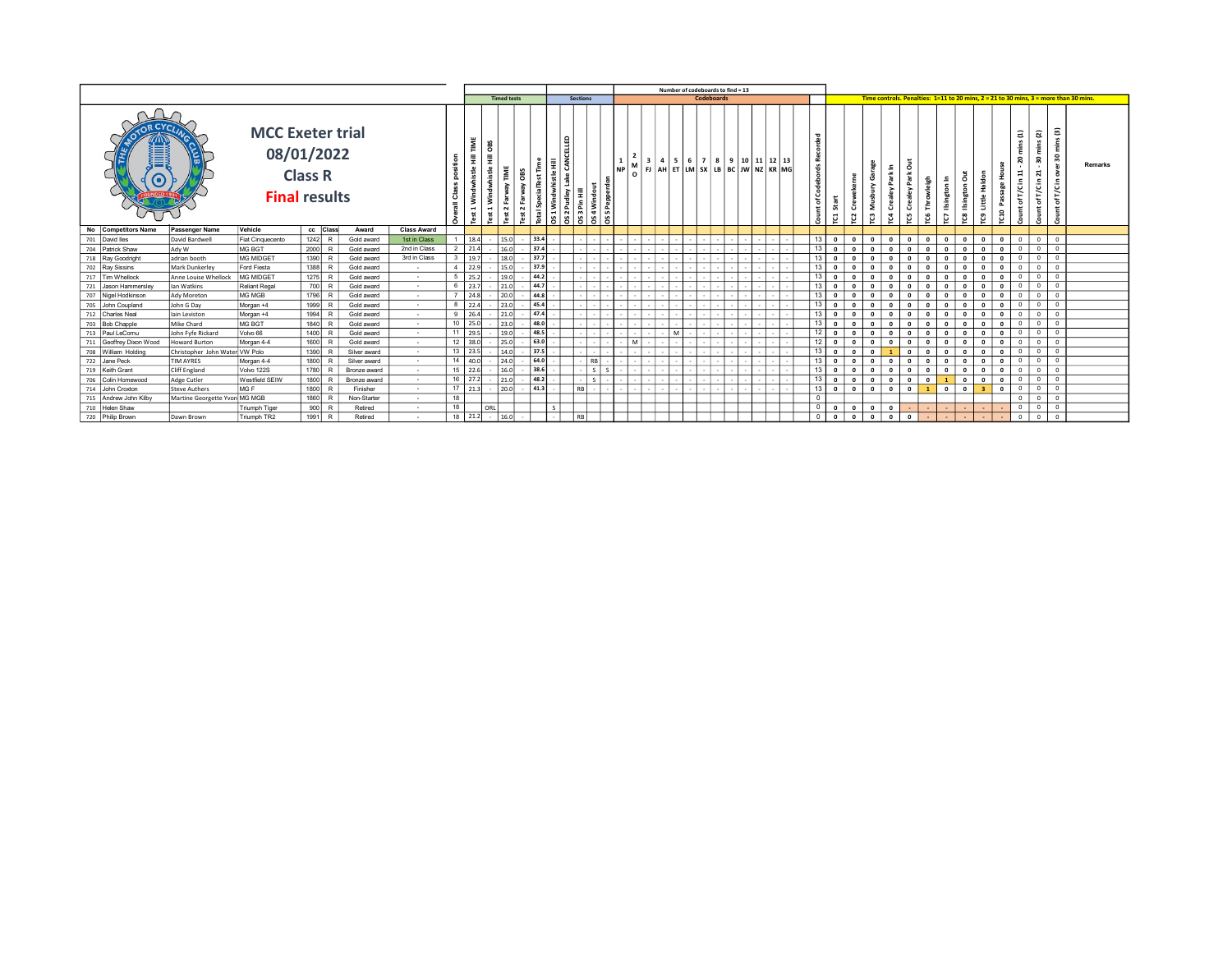| <b>Team Name</b>            | Competitor<br><b>Number</b> | <b>Competitors Name</b>   | Class          | Vehicle                            | Marks          | Tot SCORE   | Test times               | Aggregate<br>test times      | <b>TEAM AWARDS</b>     |
|-----------------------------|-----------------------------|---------------------------|----------------|------------------------------------|----------------|-------------|--------------------------|------------------------------|------------------------|
|                             |                             |                           |                | <b>BIKE TEAMS</b>                  |                |             |                          |                              |                        |
|                             | $\overline{4}$              | Derek Walter              | B              | Yamaha XT225 Serow                 | 10             |             | 31.1                     |                              |                        |
| Los desperados              | $\overline{1}$              | Ian Thompson              | B              | Yamaha XT225 Serow                 | 10             | 30          | 53.7                     | 116.60                       |                        |
|                             | $\overline{2}$              | David Craddock            | $\mathsf{C}$   | Yamaha TTR600                      | 10             |             | 31.8                     |                              |                        |
|                             | 14                          | Alan Ross                 | B              | <b>Beta X TRAINER</b>              | 10             |             | 33.4                     |                              |                        |
| Southern Softies            | 16                          | Patrick Lloyd-Jacob       | Α              | Triumph T100                       | 10             | 30          | 29.3                     | 89.40                        | <b>Bike team Award</b> |
|                             | 15                          | Danny Haste               | B              | <b>Beta X TRAINER</b>              | 10             |             | 26.7                     |                              |                        |
|                             | $\boldsymbol{8}$            | Roger Ashby               | B              | Skyjet 250                         | <b>NF</b>      |             | <b>NF</b>                | Insufficient                 |                        |
| <b>Team Running AMOC</b>    | 9                           | Carl Kiddle               | B              | Yamaha XT250 Serow                 | 10             | $\mathsf 0$ | 30.5                     | times or                     |                        |
|                             | $\overline{7}$              | Ralph Brown               | B              | Yamaha XT225 Serow                 | $\overline{2}$ |             | 32.3                     | <b>Finishers</b>             |                        |
| The Good. The Bad And The   | 68                          | Kathryn Martin            | B              | Honda CRF 230                      | 6              |             | 314.3                    |                              |                        |
| Bald                        | 50                          | Philip Kenneth Sanders    | B              | YAMAHA XT250 Serow                 | 10             | 26          | 32                       | 374.60                       |                        |
|                             | 81                          | Stephen Urell             | D              | Aprilia Tuareg                     | 10             |             | 28.3                     |                              |                        |
|                             | 17                          | Colin Don                 | B              | <b>Bombardier CanAm</b>            | <b>NF</b>      |             | NF                       | Insufficient                 |                        |
| Three men in a BOAT         | 18                          | Chris Roos                | B              | <b>Beta X TRAINER</b>              | $\overline{2}$ | $\pmb{0}$   | 600                      | times or                     |                        |
|                             | 19                          | Peter Jenkins             | B              | Suzuki DRZ 400                     | 10             |             | 27.6                     | <b>Finishers</b>             |                        |
|                             | $\times$                    |                           | $\overline{a}$ |                                    |                |             | $\sim$                   | Insufficient                 |                        |
| <b>Triple Dreamers</b>      | 90                          | <b>Roger Morris</b>       | B              | Kawasaki KL250                     | 10             | 14          | 32.4                     | times or<br><b>Finishers</b> |                        |
|                             | 91                          | John Boothroyd            | $\mathsf{C}$   | Triumph T100                       | 4              |             | 35.4                     |                              |                        |
| <b>Smocking Dragons</b>     | 13<br>58                    | Graham Lloyd              | B<br>B         | Honda CRF250L                      | 10             | 26          | 32.4<br>29.2             | 377.00                       |                        |
|                             | 57                          | Steve Horn<br>Andy Head   | B              | Kawasaki Klx<br>Suzuki DR350       | 10<br>6        |             | 315.4                    |                              |                        |
|                             |                             |                           |                |                                    |                |             |                          |                              |                        |
|                             |                             |                           |                | <b>CAR TEAMS</b>                   |                |             |                          |                              |                        |
|                             | 216                         | David Middleditch         | $\overline{7}$ | <b>Dutton Phaeton</b>              | 10             |             | 41.4                     |                              |                        |
| The Duttoneers              | 201                         | <b>Ed Wells</b>           | $\overline{7}$ | <b>Dutton Melos</b>                | 10             | 24          | 43.9                     | 122.70                       |                        |
|                             | 102                         | Joseph Wilson-Redding     | $\overline{7}$ | <b>Dutton Melos</b>                | $\overline{4}$ |             | 37.4                     |                              |                        |
|                             | 120                         | Roger Ashby               | $\overline{2}$ | Coates Orthoptera                  | 10             |             | 47.4                     | Insufficient                 |                        |
| Team Inappropriate          | 121                         | Lee Sample                | $\overline{7}$ | Rickman Ranger                     | <b>NF</b>      | $\mathbf 0$ | <b>NF</b>                | times or<br><b>Finishers</b> |                        |
|                             | 122                         | Matt Robson               | $\overline{7}$ | Rickman Ranger                     | 6              |             | 37.7                     |                              |                        |
| <b>Mud Plugging Maidens</b> | 113                         | Nicola Butcher            | $\overline{4}$ | Volkswagen Beetle                  | 10             | 30          | 45.6                     | 123.90                       | <b>Car Team Award</b>  |
|                             | 112<br>114                  | Emma Wall<br>Karen Warren | 8<br>6         | Cannon Sports<br>Volkswagen BEETLE | 10<br>10       |             | 35.4<br>42.9             |                              |                        |
|                             | 105                         | Rory Fitzgerald           | 5              | BMW <sub>Z3</sub>                  | 10             |             | 40                       |                              |                        |
| MR4Z3                       | 106                         | Kevin Sharp               | 6              | Toyota MR2                         | 6              | 20          | 38.5                     | 119.30                       |                        |
|                             | 107                         | Roger Beaumont            | 6              | Toyota MR2                         | $\overline{4}$ |             | 40.8                     |                              |                        |
|                             | 109                         | Wayne Scott               | $\sf 5$        | Triumph tr7                        | 6              |             | 41.6                     |                              |                        |
| Team TR                     | 108                         | Darrel Wheeler            | 5              | Triumph tr7                        | 6              | 18          | 49.8                     | 147.80                       |                        |
|                             | 110                         | Simon Hendra              | 5              | Triumph tr7                        | 6              |             | 56.4                     |                              |                        |
|                             |                             |                           |                | <b>CLASS R TEAMS</b>               |                |             |                          |                              |                        |
|                             | 712                         | <b>Charles Neal</b>       | $\mathsf{R}$   | Morgan +4                          | 10             |             | $\sim$                   | Insufficient                 |                        |
| Morgan Sports Car Club      | 705                         | John Coupland             | R              | Morgan +4                          | 10             | 30          | $\overline{\phantom{a}}$ | times or                     | Class R team award     |
|                             | 711                         | Geoffrey Dixon Wood       | R              | Morgan 4-4                         | 10             |             | ÷.                       | <b>Finishers</b>             |                        |